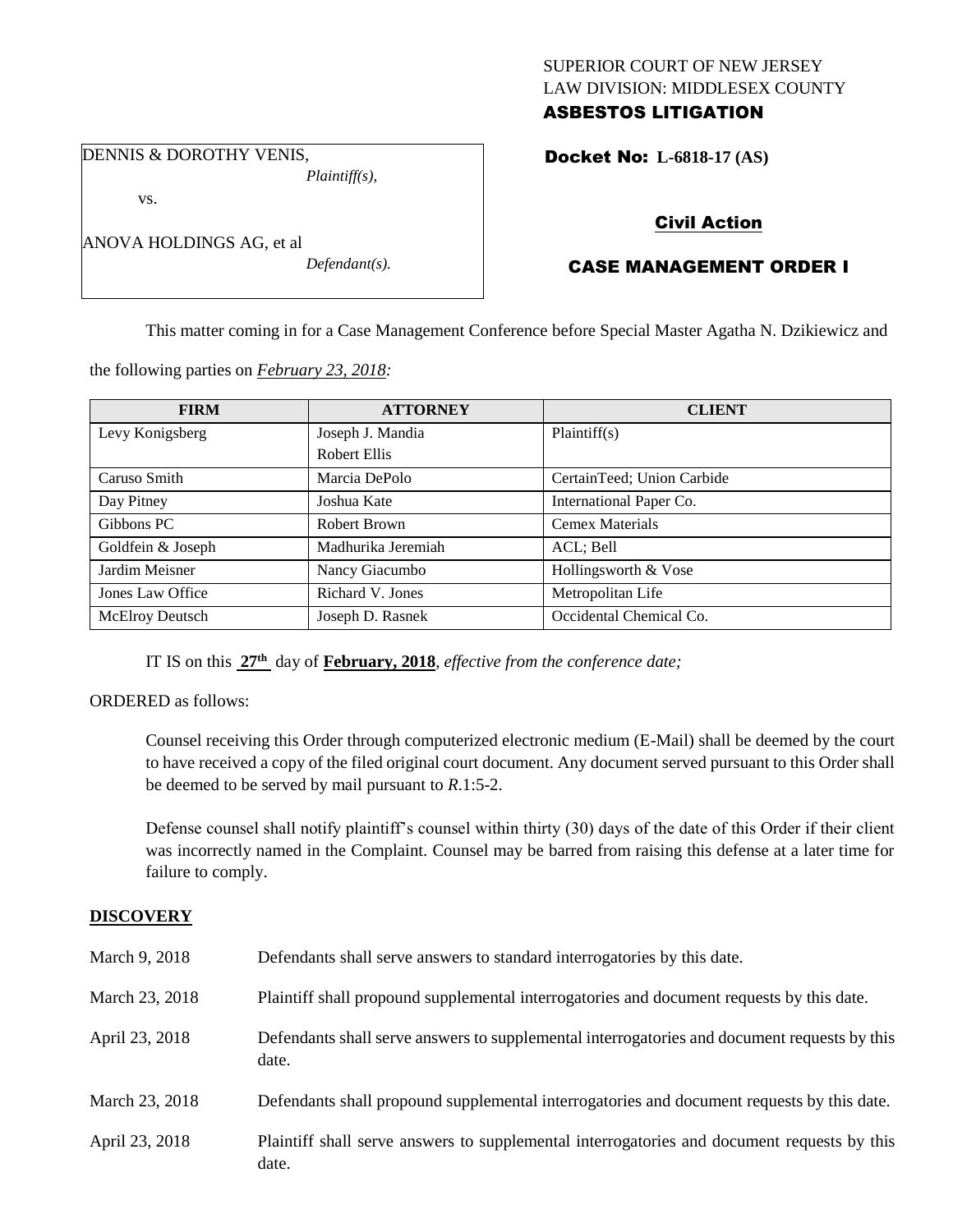- July 31, 2018 Fact discovery, including depositions, shall be completed by this date. Plaintiff's counsel shall contact the Special Master within one week of this deadline if all fact discovery is not completed.
- August 17, 2018 Depositions of corporate representatives shall be completed by this date.

#### **EARLY SETTLEMENT**

August 31, 2018 Settlement demands shall be served on all counsel and the Special Master by this date.

#### **SUMMARY JUDGMENT MOTION PRACTICE**

- September 28, 2018 Plaintiff's counsel shall advise, in writing, of intent not to oppose motions by this date.
- October 12, 2018 Summary judgment motions shall be filed no later than this date.
- November 9, 2018 Last return date for summary judgment motions.

### **MEDICAL DEFENSE**

- September 28, 2018 Plaintiff shall serve medical expert reports by this date.
- September 28, 2018 Upon request by defense counsel, plaintiff is to arrange for the transfer of pathology specimens and x-rays, if any, by this date.
- December 14, 2018 Defendants shall identify its medical experts and serve medical reports, if any, by this date. In addition, defendants shall notify plaintiff's counsel (as well as all counsel of record) of a joinder in an expert medical defense by this date.

## **LIABILITY EXPERT REPORTS**

- September 28, 2018 Plaintiff shall identify its liability experts and serve liability expert reports or a certified expert statement by this date or waive any opportunity to rely on liability expert testimony.
- December 14, 2018 Defendants shall identify its liability experts and serve liability expert reports, if any, by this date or waive any opportunity to rely on liability expert testimony.

#### **ECONOMIST EXPERT REPORTS**

- September 28, 2018 Plaintiff shall identify its expert economists and serve expert economist report(s), if any, by this date or waive any opportunity to rely on economic expert testimony.
- December 14, 2018 Defendants shall identify its expert economists and serve expert economist report(s), if any, by this date or waive any opportunity to rely on economic expert testimony.

#### **EXPERT DEPOSITIONS**

January 14, 2019 Expert depositions shall be completed by this date. To the extent that plaintiff and defendant generic experts have been deposed before, the parties seeking that deposition in this case must file an application before the Special Master and demonstrate the necessity for that deposition. To the extent possible, documents requested in a deposition notice directed to an expert shall

 $\_$  ,  $\_$  ,  $\_$  ,  $\_$  ,  $\_$  ,  $\_$  ,  $\_$  ,  $\_$  ,  $\_$  ,  $\_$  ,  $\_$  ,  $\_$  ,  $\_$  ,  $\_$  ,  $\_$  ,  $\_$  ,  $\_$  ,  $\_$  ,  $\_$  ,  $\_$  ,  $\_$  ,  $\_$  ,  $\_$  ,  $\_$  ,  $\_$  ,  $\_$  ,  $\_$  ,  $\_$  ,  $\_$  ,  $\_$  ,  $\_$  ,  $\_$  ,  $\_$  ,  $\_$  ,  $\_$  ,  $\_$  ,  $\_$  ,